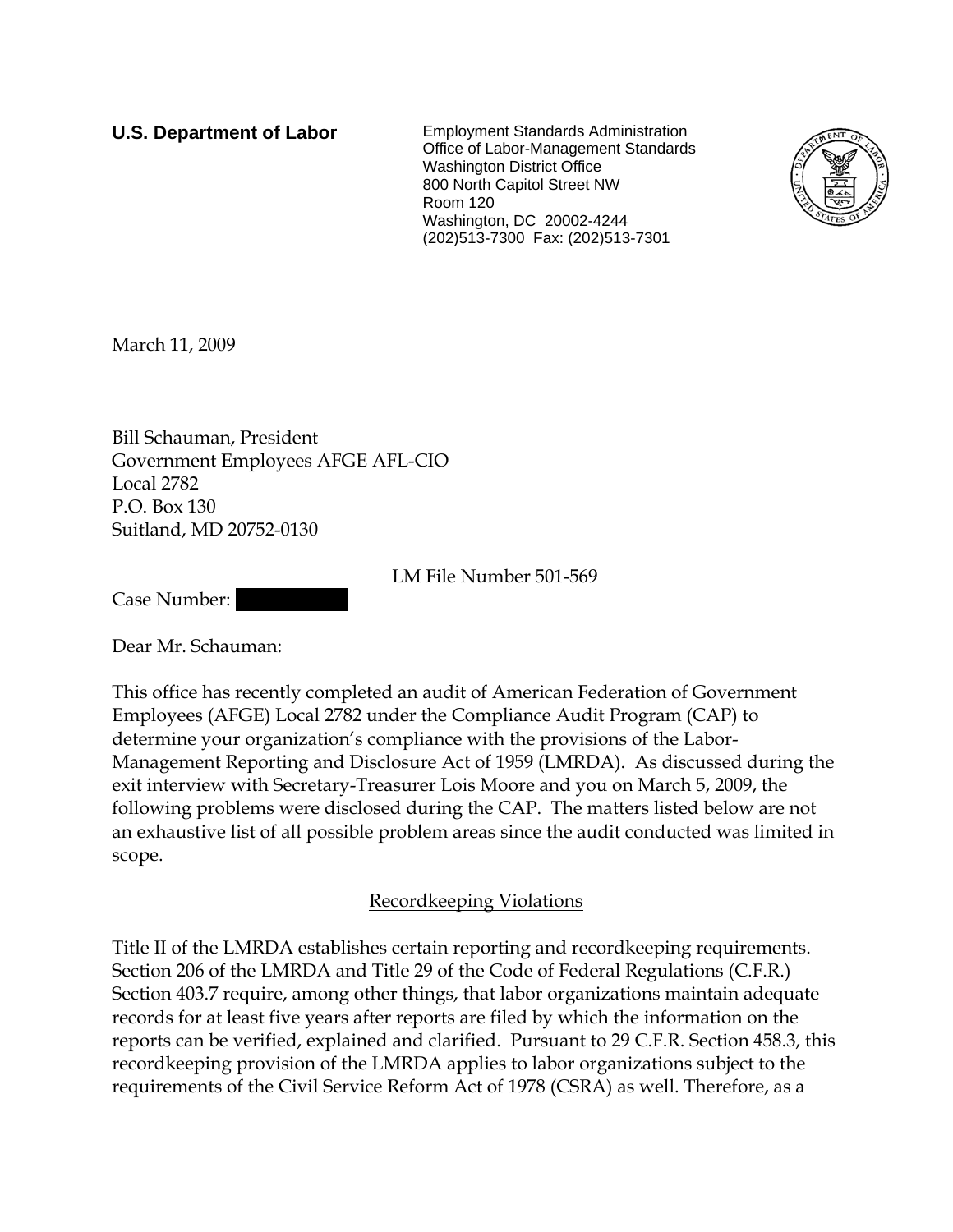general rule, labor organization must retain all records used or received in the course of union business.

For disbursements, this includes not only original bills, invoices, receipts, vouchers, and applicable resolutions, but also documentation showing the nature of the union business requiring the disbursement, the goods or services received, and the identity of the recipient(s) of the goods or services. In most instances, this documentation requirement can be satisfied with a sufficiently descriptive expense receipt or invoice. If an expense receipt is not sufficiently descriptive, a union officer or employee should write a note on it providing the additional information. For money it receives, the labor organization must keep at least one record showing the date, amount, purpose, and source of that money. The labor organization must also retain bank records for all accounts.

The audit of Local 2782's 2005 records revealed the following recordkeeping violations:

1. General Reimbursed Expenses

Local 2782 did not retain adequate documentation for reimbursed expenses incurred by union officers. For example, a check was written to a union officer so that the officer could purchase food for the local's annual open house. The union failed to retain receipts for any of the food that was purchased.

As previously noted above, labor organizations must retain original receipts, bills, and vouchers for all disbursements. The president and treasurer (or corresponding principal officers) of your union, who are required to sign your union's LM report, are responsible for properly maintaining union records.

2. Failure to Retain Records

Local 2782 did not retain a receipt for a union expense. A union check was written to a restaurant for food for a membership meeting. However, the union did not retain the receipt for this purchase.

As previously noted above, labor organizations must retain original receipts, bills, and vouchers, as well as information in the union's records describing the purpose of the disbursement if it is not sufficiently described on the receipts bills, or vouchers, for all disbursements. The president and treasurer of your union, who are required to sign your union's LM report, are responsible for properly maintaining union records.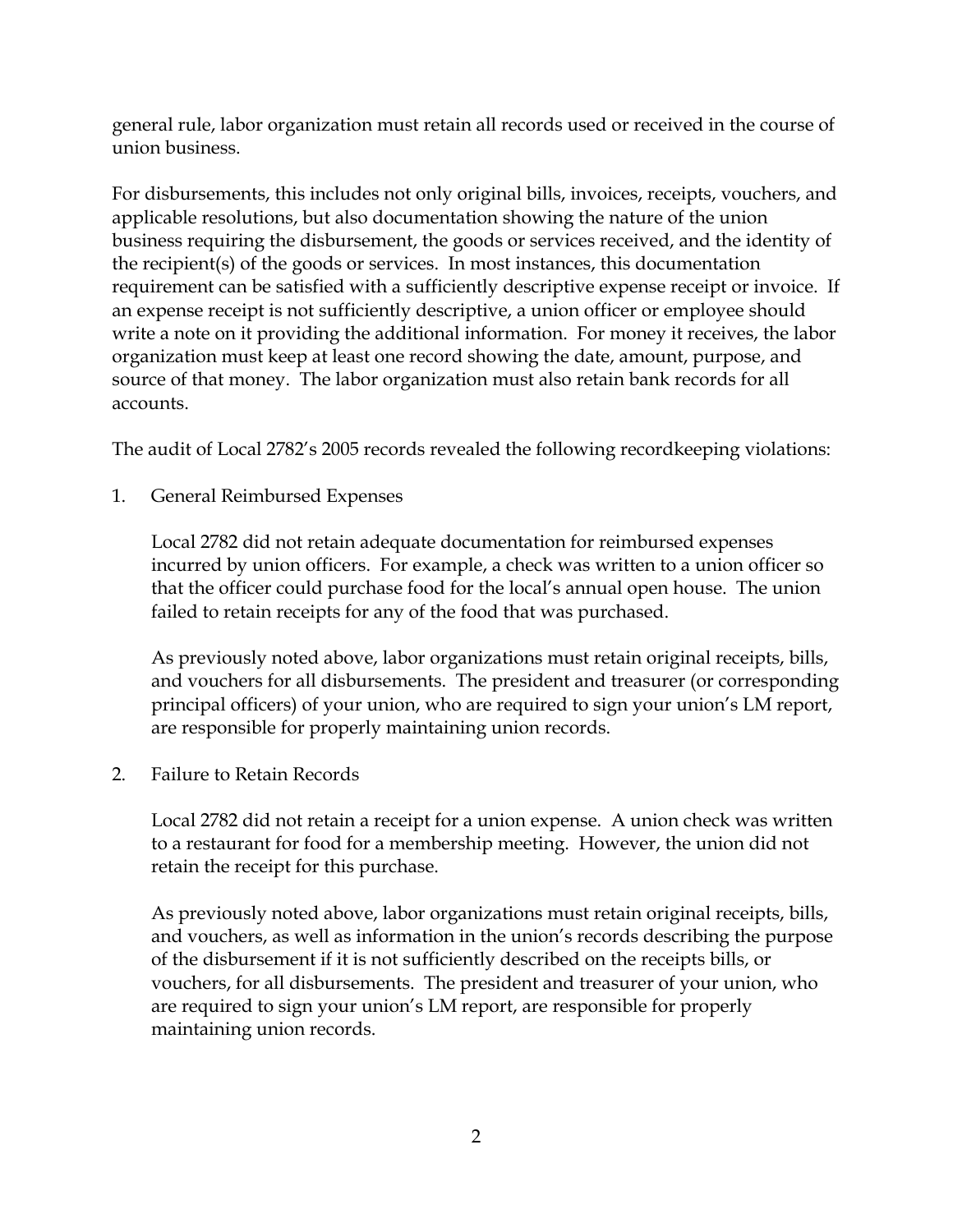Based on your assurance that Local 2782 will retain adequate documentation in the future, OLMS will take no further enforcement action at this time regarding the above violations.

## Reporting Violations

Pursuant to 29 C.F.R. Section 458.3, the reporting requirement under 29 C.F.R. Section 403.2 (see Section 201(b) of the Labor-Management Reporting and Disclosure Act (LMRDA)) is made applicable to labor organizations subject to the requirements of the CSRA. This provision requires labor organizations to file annual financial reports that accurately disclose their financial condition and operations. The audit disclosed a violation of this requirement. The Labor Organization Annual Report (Form LM-3) filed by Local 2782 for fiscal year ending December 31, 2005, was deficient in the following areas:

### 1. Disbursements to Officers

Local 2782 did not include some reimbursements to officers in the amounts reported in Item 24 (All Officers and Disbursements to Officers). It appears the union erroneously reported these payments in Item 54 (Other Disbursements).

The union must report most direct disbursements to Local 2782 officers and some indirect disbursements made on behalf of its officers in Item 24. A "direct disbursement" to an officer is a payment made to an officer in the form of cash, property, goods, services, or other things of value. See the instructions for Item 24 for a discussion of certain direct disbursements to officers that do not have to be reported in Item 24. An "indirect disbursement" to an officer is a payment to another party (including a credit card company) for cash, property, goods, services, or other things of value received by or on behalf of an officer. However, indirect disbursements for temporary lodging (such as a union check issued to a hotel) or for transportation by a public carrier (such as an airline) for an officer traveling on union business should be reported in Item 48 (Office and Administrative Expense).

2. Failure to File Bylaws

Pursuant to 29 C.F.R. Section 458.3, the requirement under 29 C.F.R. Section 402.4 implementing LMRDA Section 201(a) is made applicable to labor organizations subject to the requirements of the CSRA. This provision requires labor organizations to file copies of any revised constitution and bylaws when it files its annual financial report. The audit disclosed a violation of this requirement. Local 2782 amended its constitution and bylaws in 2000, but did not file the required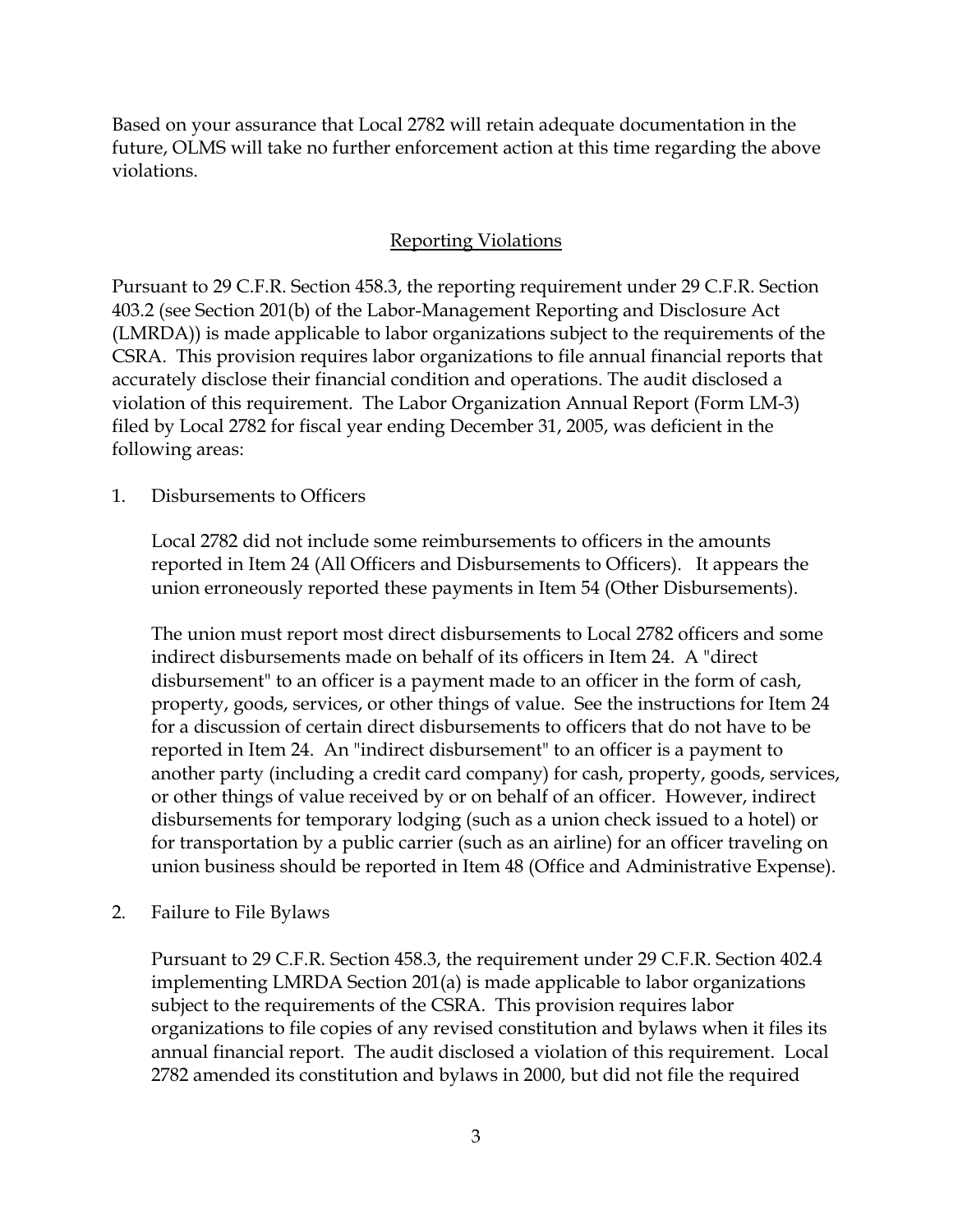copies with its LM report for that year. Local 2782 has now filed a copy of its constitution and bylaws.

# 3. Failure to File Timely LM-3

The law requires unions to file an LM form within 90 days after the completion of the union's fiscal year. Since the union's fiscal year ended on December 31, 2005, the LM-3 report was due by March 31, 2006. However, Local 2782 did not file this report until August 23, 2007. Based on your assurance that you will file the report on time in the future, no additional enforcement action will be taken at this time.

## 4. 2006 and 2007 LM-3 Reports

During the audit, the union's 2006 and 2007 LM-3 reports were also reviewed. The review found that there were significant cash reconciliation errors on both reports. The cash at the start of the reporting period (Item 25(A)) plus total receipts (Item 44) minus total disbursements (Item 55) does not equal cash at the end of the reporting period (Item 25(B)). Either one or more of the reported figures in these items is inaccurate and should be corrected or the cash shortage or overage must be explained in Item 56 (Additional Information).

I am not requiring that Local 2782 file an amended LM report for 2005 to correct the deficient items. However, Local 2782 must file amended LM-3 reports for fiscal years ending December 31, 2006 and December 31, 2007, to correct the cash reconciliation errors on the reports. I provided you with blank forms and instructions, and advised you that the reporting forms and instructions are available on the OLMS website (www.olms.dol.gov). The amended Form LM-3 reports should be submitted to this office at the above address as soon as possible, but not later than April 6, 2009. Before filing, review the reports thoroughly to be sure they are complete, accurate, and signed properly with original signatures.

I want to extend my personal appreciation to for the cooperation and courtesy extended during this compliance audit. I strongly recommend that you make sure this letter and the compliance assistance materials provided to you are passed on to future officers. If we can provide any additional assistance, please do not hesitate to call.

Sincerely,

||||| ||||| Investigator